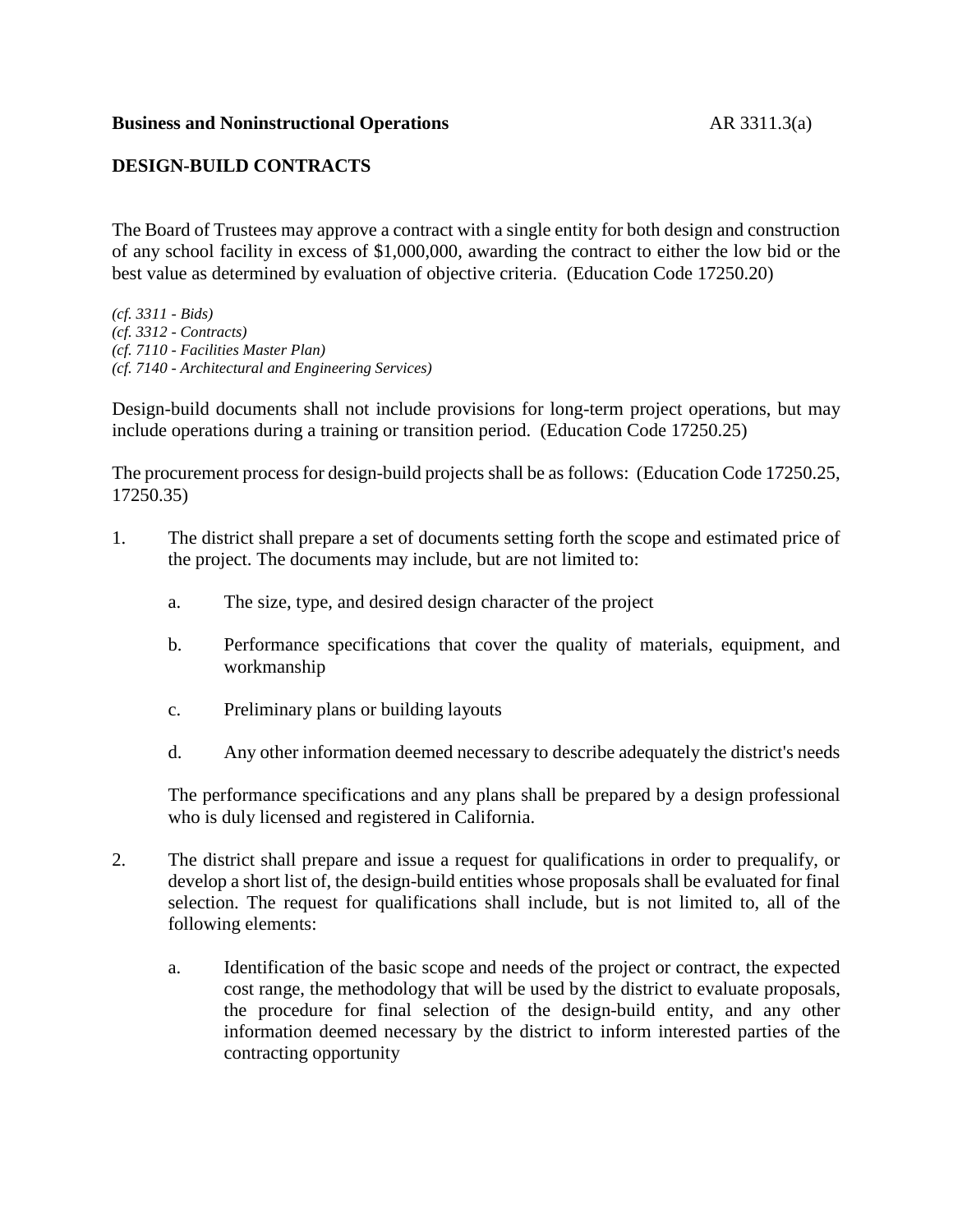## **DESIGN-BUILD CONTRACTS** (continued)

- b. Significant factors that the district reasonably expects to consider in evaluating qualifications, including technical design and construction expertise, acceptable safety record, and all other non-price-related factors
- c. A standard template request for statements of qualifications prepared by the district, which shall contain all of the information required pursuant to Education Code 17250.25

The district also may identify specific types of subcontractors that must be included in the statement of qualifications and proposal.

A design-build entity shall not be prequalified or short-listed unless the entity provides an enforceable commitment to the district that the entity and its subcontractors at every tier will use a skilled and trained workforce, as defined in Education Code 17250.25, to perform all work on the project or contract that falls within an apprenticeable occupation in the building and construction trades. The entity may demonstrate such commitment through a project labor agreement, by becoming a party to the district's project labor agreement, or through an agreement with the district to provide evidence of compliance on a monthly basis during the performance of the project or contract.

- 3. The district shall prepare a request for proposals (RFP) that invites prequalified or shortlisted entities to submit competitive sealed proposals in a manner prescribed by the district. The RFP shall include the information identified in items #2a and 2b above and the relative importance or weight assigned to each of the factors. If the district uses a best value selection method for a project, the district may reserve the right to request proposal revisions and hold discussions and negotiations with responsive proposers, in which case the district shall so specify in the request for proposals and shall publish separately or incorporate into the request for proposals applicable procedures to be observed by the district to ensure that any discussions or negotiations are conducted in good faith.
- 4. For those projects utilizing low bid as the final selection method, the bidding process shall result in lump-sum bids by the prequalified or short-listed design-build entities, and the contract shall be awarded to the lowest responsible bidder.
- 5. For those projects utilizing best value as a selection method, the following procedures shall be used:
	- a. Competitive proposals shall be evaluated using only the criteria and selection procedures specifically identified in the request for proposals. Criteria shall be weighted as deemed appropriate by the district and shall, at a minimum, include price, unless a stipulated sum is specified; technical design and construction experience; and life-cycle costs over 15 or more years.